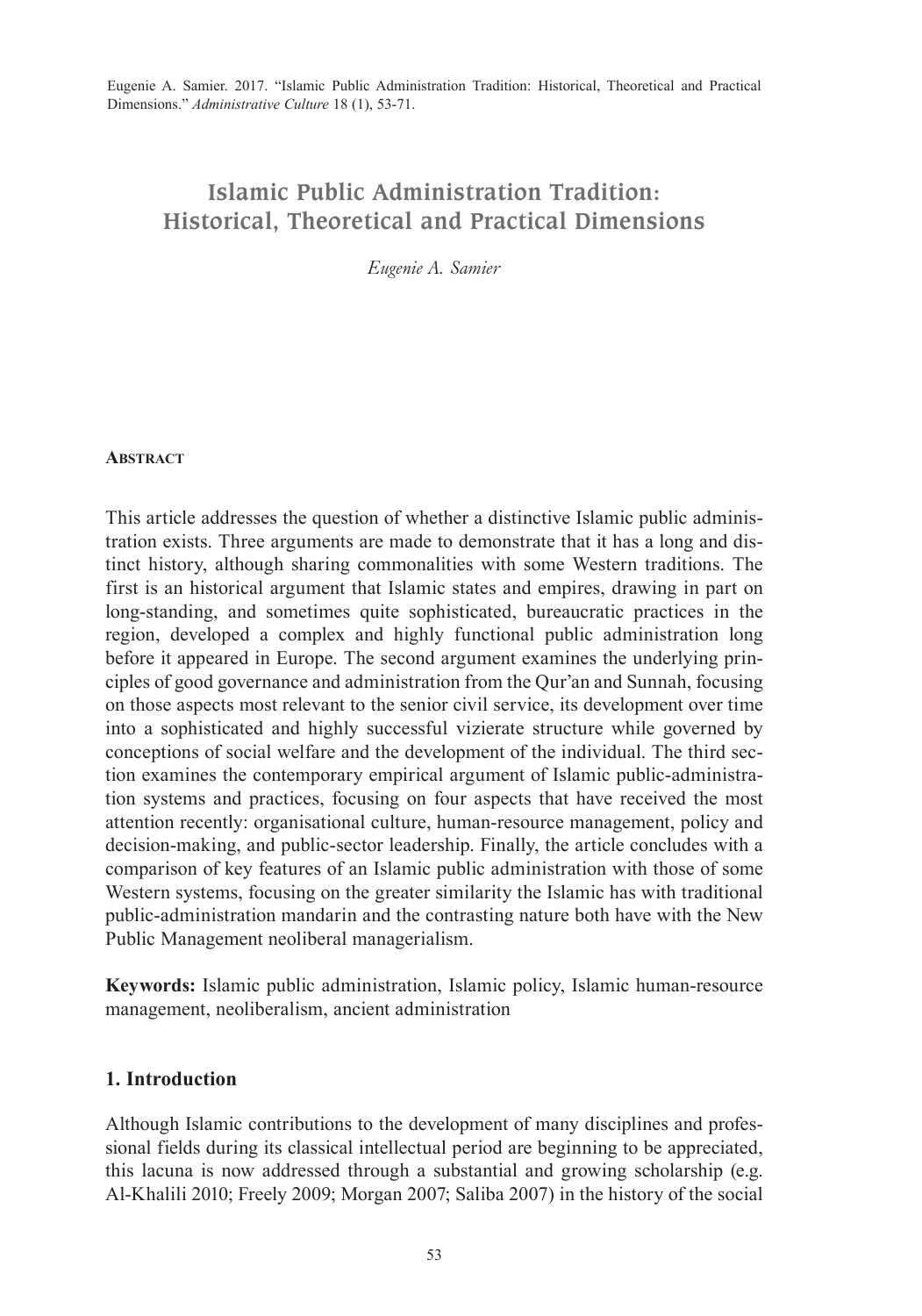sciences, mathematics and natural sciences and professional fields like medicine and engineering. One field that has only recently received attention is Islam's administrative history and the possibilities of establishing new public systems grounded in Islamic principles and practices. Although the field assumes a homogeneity of systems (see Drechsler 2015), particularly since the globalised spread of the New Public Management, many countries, argue Painter and Peters (2010), have maintained distinctive national practices. They present historical institutionalism as one approach through which the "path" or administrative traditions of countries or regions can be traced; another is the cross-cultural studies literature like that of Hofstede (1984), Trompenaars and Hampden-Turner (2012) and the GLOBE studies (Chhokar et al. 2007) that demonstrate distinctive patterns of values and social structures that persist, even among Western nations, including that of Muslim countries.

An additional problem, noted by Branine and Pollard (2010), is a gap that exists between the theory of Islamic administration embedded in its values and principles and early history and the current practice of administration that is heavily informed by non-Islamic values, norms and practices from primarily Anglo-American countries, including the practice of seniority prevailing over merit, performance and qualifications coming from the colonial system. This influence initially came through European colonisation of the Middle East (Ali 1990), followed by the later "mismatch" with imported management practices under globalisation that tend to be adopted "ready-made" and also to many strong Arab political influences that do not conform to Islamic values (Zineldin 2002). There is also a conceptual problem in fusing Arab cultural practices of management with Islamic administrative practices – culture is a strong force that preceded Islam and continued to affect administration long after, such as the authoritative style of management that runs counter to Islamic principles of consensus and consultation (Branine and Pollard 2010). To the uninitiated, there is a tendency to assume that Arab cultural practices of management are Islamic, such as the strong paternalistic authoritarianism and top-down management style, often accompanied by micro-management (Ali 1990; Branine and Pollard 2010) and the extensive use of "wasta" or connections or family relationships (Branine and Pollard 2010; Metcalfe 2007).

Three arguments are made here to demonstrate that there has been and still is a distinctive Islamic public administration. The first section examines the historical argument – that Islamic states and empires, drawing in part on long-standing, and sometimes quite sophisticated, bureaucratic practices in the region, developed a complex and highly functional public administration long before it appeared in Europe, some aspects of which formed the massive influx of scholarship and professional knowledge from the Islamic world into the West during the Renaissance (Essa 2012; Makdisi 1999). Important developments in state administration were made during the Islamic "golden age", which are usually overlooked in the public-administration literature.

The second argument examines the underlying principles of good governance and administration from the Qur'an and Sunnah focusing on those aspects most relevant to the senior civil service, its development over time into a sophisticated and highly successful vizierate structure. An important feature of Islam and its administrative history is that the Qur'an and Sunnah, although serving as a guideline for how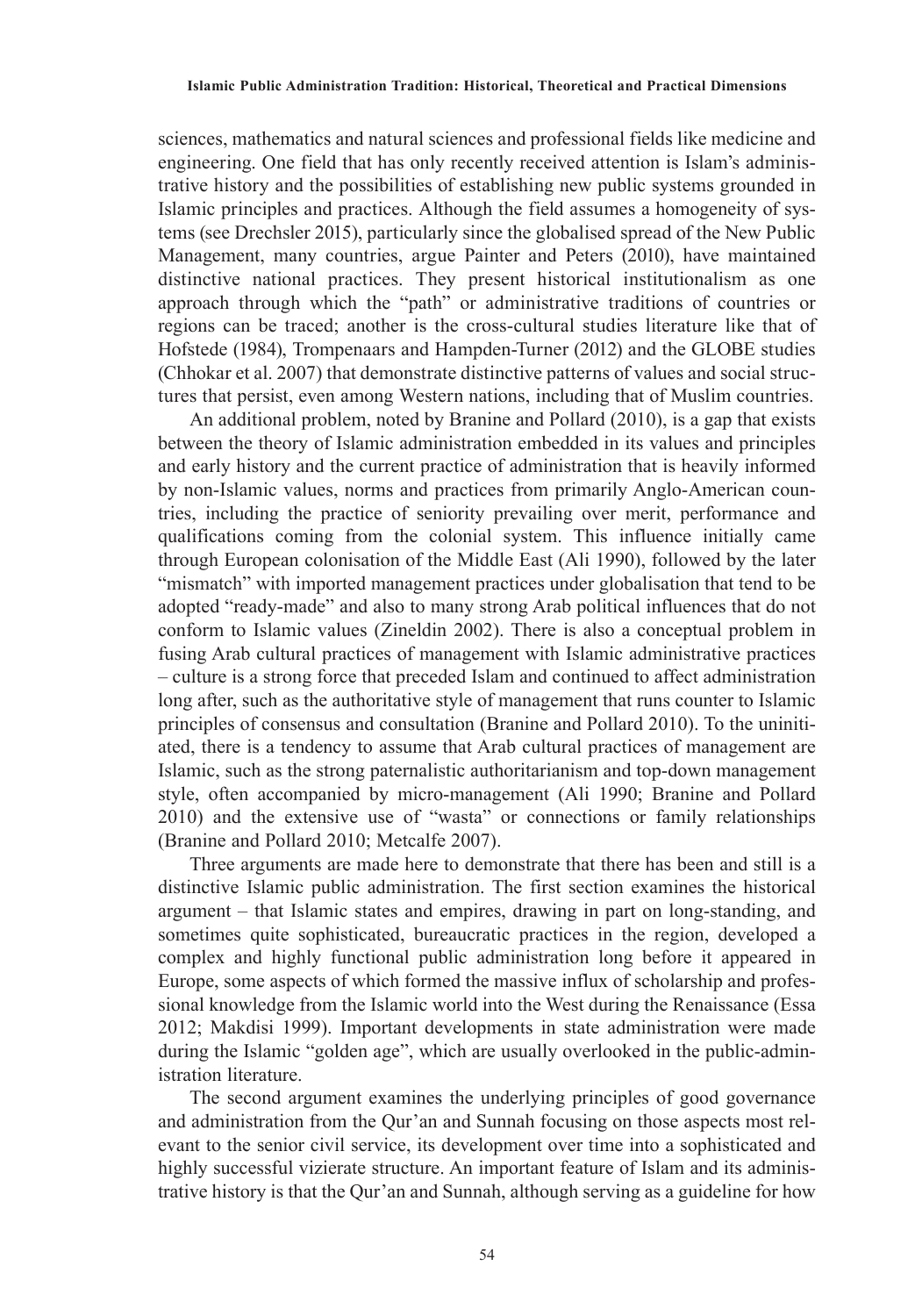one conducts one's life, did not determine what kind of governmental arrangements were to exist, apart from a number of general principles of morality and service to the human community. These principles addressed the character and personality of those in senior positions, the quality of knowledge and skills they should possess, the social and political ethic followed and a set of end, or substantive, values to which they should strive to maintain social order and balance. Essentially, public administration in the Islamic tradition is grounded in a conception of moral accountability and perfectible human nature similar to what Reinhold Niebuhr (1957, 89) called "the passion of moral good will." One aspect of this discussion is that although Islamic public administration is distinctive, it is related to some Western traditions and shares a number of important values.

The third section examines the contemporary empirical argument of Islamic public-administration systems and practices that are being planned and established in a number of Muslim states. The focus is on four aspects that have received the most attention recently in developing Islamic administration as a distinctive social institution in the modern world: organizational culture, human-resource management, policy and decision-making, and public-sector leadership.

Finally, the article concludes with a comparison of key features of an Islamic public administration with those of some Western systems, focusing on the greater similarity the Islamic has with traditional public-administration mandarin and the contrasting nature both have with the New Public Management neoliberal managerialism.

#### **2. The Historical Argument**

As with any form of administration system, the Islamic has a prior historical development that shapes its formation and is a complex one consisting of fundamental principles in Islam and the absorption of pre-Islamic roles and practices from the region. For over 6000 years the Middle East region has produced intellectual capital of an administrative nature that is far more sophisticated than assumed in many public-administration texts. Since the Qur'an and Sunnah do not address specific requirements of government structurally or functionally, it was to existing traditions and practices that people turned in the early phases of development during the period of the Prophet Muhammad and the Rightly Guided Caliphs in addition to establishing new practices conforming to Islamic values. Islam, by virtue of its emphasis on learning and knowledge, was explicitly open to the acquisition of knowledge and skills from other peoples, providing they did not contradict Islamic principles and values. The two traditions upon which Islamic communities, empires and states drew in establishing administrative institutions are the ancient administrations that formed in Mesopotamia and Egypt and subsequent regimes in the region and Bedouin administrative practices. It is the story of an evolution of a public administration tradition not unlike that in the West and East Asia in that it consists of a complex combination of principle, conditions, socio-cultural and political changes and economic characteristics.

What may be surprising for many is the amount of bureaucratic knowledge that already existed in public administration in the ancient world in a form that Weber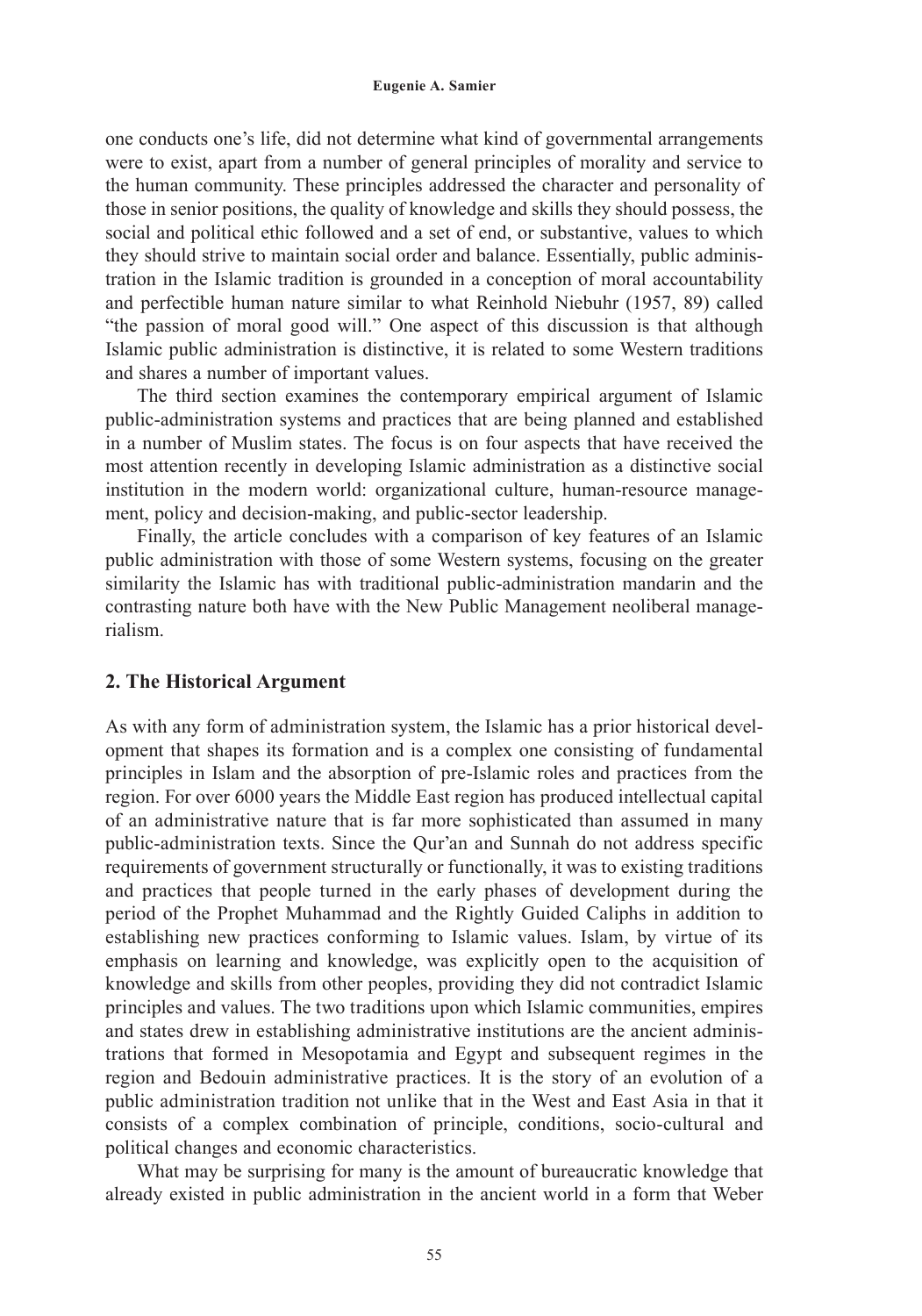(1968) called patrimonial-bureaucratic, although at his time the oldest known was Pharaonic Egypt; however, he did recognise that even prior Mesopotamian cities had developed organised social structures and institutions that would have required some level of administrative capacity. Recent archaeological work has uncovered the existence of a bureaucratic-style administration in the oldest urban centres in ancient Mesopotamia, originating in the city of Uruk between 3800 and 3200 BCE (although more recent findings demonstrate that Tell Brak in Northern Mesopotamia may have developed a few centuries earlier, Oates et al. 2007).

By 3200 BCE, Uruk had developed a complex administrative system, producing a central agency (Liverani 2006) to manage agricultural and textile production, mass production of some other goods and specialised labour for the higher order crafts, professions, including administration, and political leadership with subdivisions within these groups consisting of three or four ranks (Nissen 1988). Their main duties consisted of coordinating the economic exchange system through written accounting that used a coding system for types of commodities, using a rational categorisation system and stamp seals for transportation and storage staffed by officials (Leick 2001). Over time a comprehensive administrative system developed of "receipts, tallies, allocations of goods and rations, allocations of responsibility to offices, projections of yields and expenditure of labour, distances of travel and so forth" as well as setting fixed values or prices and maintaining records of waste in metal production for long-distance trade as well as the development of contracts (Liverani 2006, 42). Writing evolved to provide for the needs of an "impersonal administration in central agencies" that displayed the functional character of work and transactions with regulatory practices and accountabilities so exact and complex they created the need for administrative training (Liverani 2006, 55). Urban design strategy also had a distinctively bureaucratic character in public facilities that accommodated many kinds of civic activities like religious, defense, economic and administrative ones that included public witnessing to ensure accountability.

Uruk's success has been attributed to "technologies of the intellect", "technologies of power" or "technologies of the mind", which were forms of social control and systematic organization of labour, information, economic, agricultural and building activities constituting what Algaze (2008) calls "a new paradigm of the nature of social relations in human societies" that resulted in state formation (128). In other words, human civilization is a function of creating a standardised administrative system staffed by trained officials appointed through merit, essentially creating a bureaucratic profession sufficiently developed to manage complex institutionally organised societies with planning, functionally specialised and hierarchically organised labour with clear duties and responsibilities and detailed record-keeping capacity. An important feature of city bureaucracies of this period is the level of regulation, accountability and control practiced by state officials in all societal sectors from irrigation systems for agriculture to manufacture and trade and management of surrounding territories assisted by an already sophisticated system of seals and other types of documents that provided sophisticated reckoning and writing systems allowing for conveying knowledge over space and time with greater efficiency (Algaze 2008).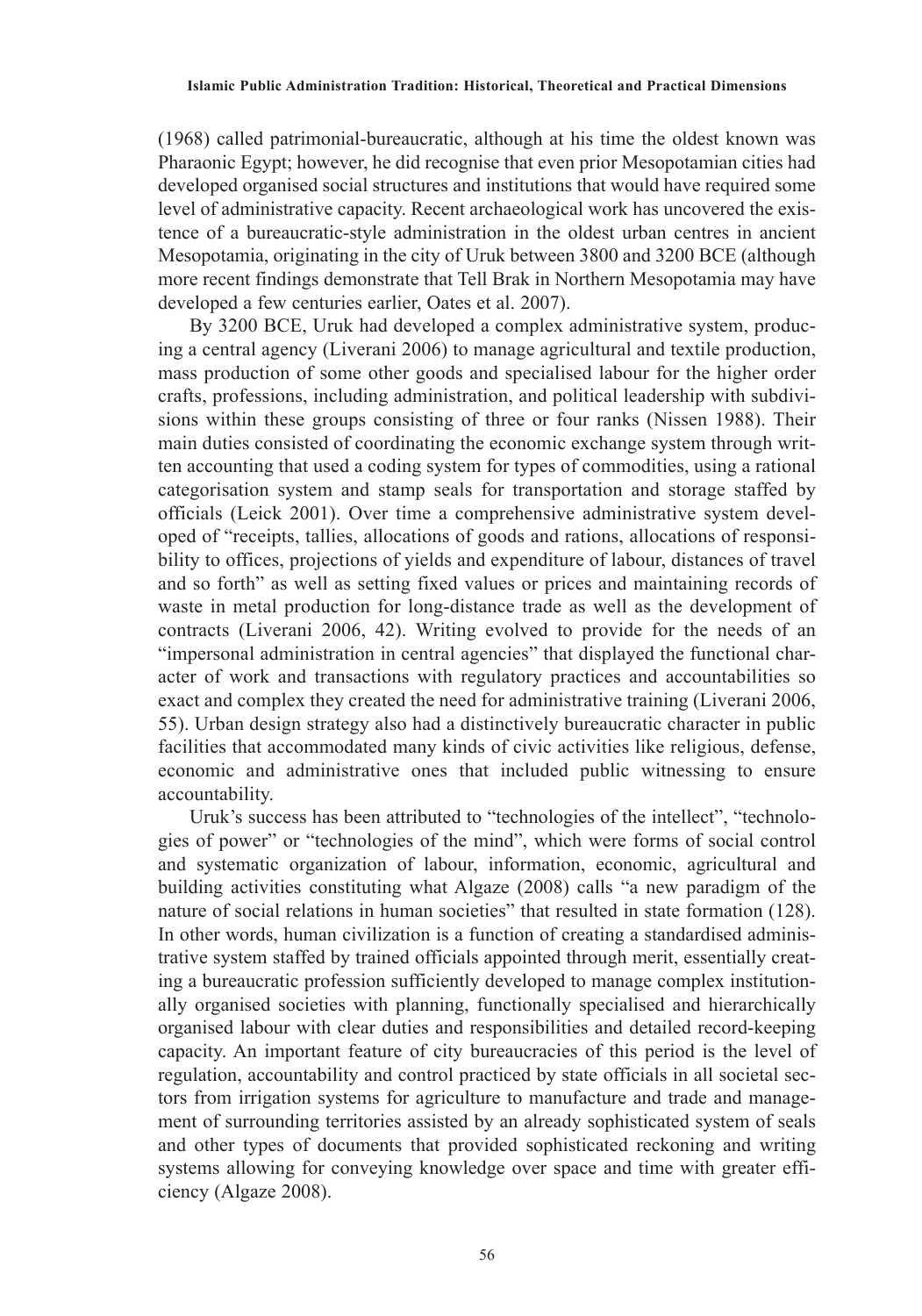Similar practices have been found in repositories of bureaucratic documents at Shuruppak (3000-2200 BCE), Ur (2113-2029 BCE) and Nippur (ca. 2100 BCE). At the last site evidence from the schools for scribes demonstrate that their education consisted of a standardised curriculum based on Sumerian, emphasising skills of writing, vocabulary and linguistics, law, mathematics, literature, and history (Algaze 2008, 162-163). During the Akkadian Empire in the region, attempts were made to standardise administrative procedures and training and to employ a large numbers of scribes, all of whom were sustained on the public payroll. It is after these that the more well-known period of administrative history began associated with the reign of Hammurabi, well-known for his legal code, but less known for the administrative reforms he instituted. The accumulated evidence demonstrates that the main features of modern bureaucracy were already conceived of and put into practice at the beginning of human urban and imperial history, laying a foundation for many later empires that arose.

Other important pre-Islamic influence are Bedouin practices of organization, consisting primarily of elected chiefs who ruled by persuasion and under the influence of public opinion (Kennedy 2004, 19). Authority formed through personal allegiance, kinship as a cohering factor, election of leaders by preeminent families and a continual consultative process. While tribal practices are not usually associated with administration, the principles and practices by which tribes maintain internal order and inter-tribal relations are significant in the pre-Islamic period, many of which were reinforced in Islam. Internal organisation was relatively egalitarian with political authority, operating in a highly decentralised fashion through a democraticconsultative practice (Afsarrudin 2007). Tribal clans had sophisticated procedures in regulating their own affairs through what Thomas (2003) describes as "tribal law", including codes of mediation in resolving personal, family and inter-tribal disputes, maintaining collective responsibility and having recognised scales of compensation, all features to which one finds correspondence in Islamic principles and administrative practices. Sarayrah (2004) has compared Bedouin leadership and administration with Greenleaf's servant leadership model, which bears a close resemblance, focusing on personal qualities, skills, moral principles and end values, many of which were "assimilated" by Islam, particularly "the desert values of simplicity, generosity and protection of the weak" (59). In line with Bedouin democratic and egalitarian principles, the selection of a shaykh requires validation by sub-tribal chiefs and a council with whom he had to consult (shura) on major issues, since he is viewed as an equal but with high levels of wisdom and courage, seen by Sarayrah to form the basis of later consultative councils.

During the period of the Prophet Muhammad and the Caliphs al-Rashidun, or rightly guided caliphs, administrative structures and practices were slowly evolving, with significant financial structures and personnel put in place under Abu Bakr and a more rapid expansion of a bureaucracy to consolidate the new empire under 'Umar, requiring a more developed administrative apparatus. It was 'Umar who first established the new Islamic state's legislative, executive and administrative powers, as well as its record-keeping system, a tax administration and treasury, a personnel system, a census, minting coinage and codifying law (Hitti 1974; Sarayrah 2004). Sarayrah (2004) regards 'Umar as a model of ruling administrative ability, presenting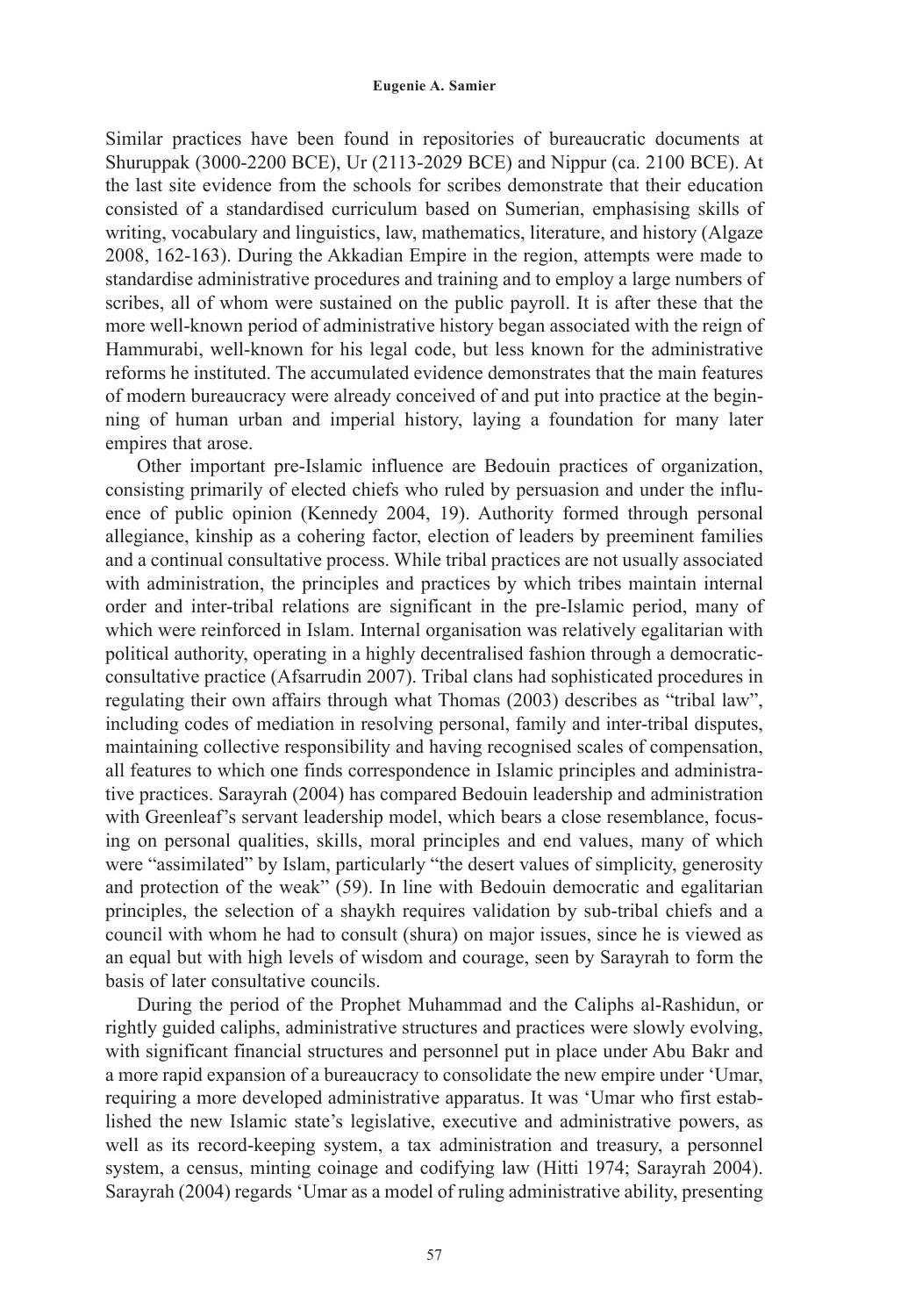him as an exemplar of those personal and leadership qualities characteristic of servant leadership that are part of Bedouin tradition: 1) the personal, including physical power, courage and endurance; human such as mercy, good manners, brotherhood, equality of mankind and freedom; 2) the social, in the form of generosity, justice, good example, honesty, responsibility and accountability; 3) more abstract personal attributes of practical ability, personal austerity, prestige, strength, firmness, roughness, perceptiveness, vision and far-sightedness; and 4) the religious of faithfulness, piety, respect for Allah, sternness, incorruptibility and monotheism. However, the guardian role is also implicit in Islam: protecting those one is responsible for from harm and promoting justice (ElKaleh anad Samier 2013).

The main goals of the Umayyad and Abbasid caliphates were to transform the coalitions that existed among various groups into a cohesive empire, to establish a stable dynasty and to administer the new Islamic societies by drawing on Byzantine and Sassanid empires for administrative structures and practices, themselves drawing on ancient systems and Greco-Roman administration (Kennedy 2005). Although the Umayyad period has generally been regarded as deviating from Islamic principles of governance and administration, including tyrannical forms of rulership and discriminatory administrative practices (see Afsaruddin 2007), it was a period in which important practices formed and in which some long-lasting achievements were made. Arabic began to replace Greek and Persian as the language of administration and a qualification for administration, a new coinage without images and with Arabic text was introduced, a postal service primarily for government use was created (Spuler 2015), and a programme of public monuments was initiated (Hitti 1974; Kennedy 2005). They also instituted a systematisation of weights and measures (Donner 2010) and established a standing army paid out of general taxation (Kennedy 2005).

The Abbasid caliphate exemplified the tolerance of Islamic administrative practices in appointing non-Muslims, many of whom were Christian, to the civil service, including the most senior vizier positions, demonstrating the emphasis placed on merit, education and qualifications, although drawing on a long established practice of family heritage in providing senior administrators from Byzantine and Sassanian state institutional practice (Sirry 2011). The Abbasid caliphate recognised more strongly an "ummah" or supra-national Islamic community that allowed for greater status for non-Arabs (Afsaruddin 2007), while absorbing the intellectual traditions of ancient civilisations in fields we regard as professional like medicine. The Abbasids incorporated their educated and experienced people into the court, government and administrative systems. A large part of the civil service was drawn from Persian vizier families who exerted a strong influence over policies and the administration of the empire and through their high levels of education and skills built up a "highly organised and professionalised" bureaucracy consisting of functionally organised departments (diwans) – including the treasury, the chancellery, an intelligence bureau (in part to monitor government officials) and the court of appeal – employing thousands of staff (Afsaruddin 2007, 108). At the height of their power in the following Saljuq Empire, viziers supervised all aspects of the administration and deputised for the sultan in meeting representatives of foreign rulers, in court and in supervising religious institutions (Havemann 1989; Klausner 1973; Lambton 1968, 247-248).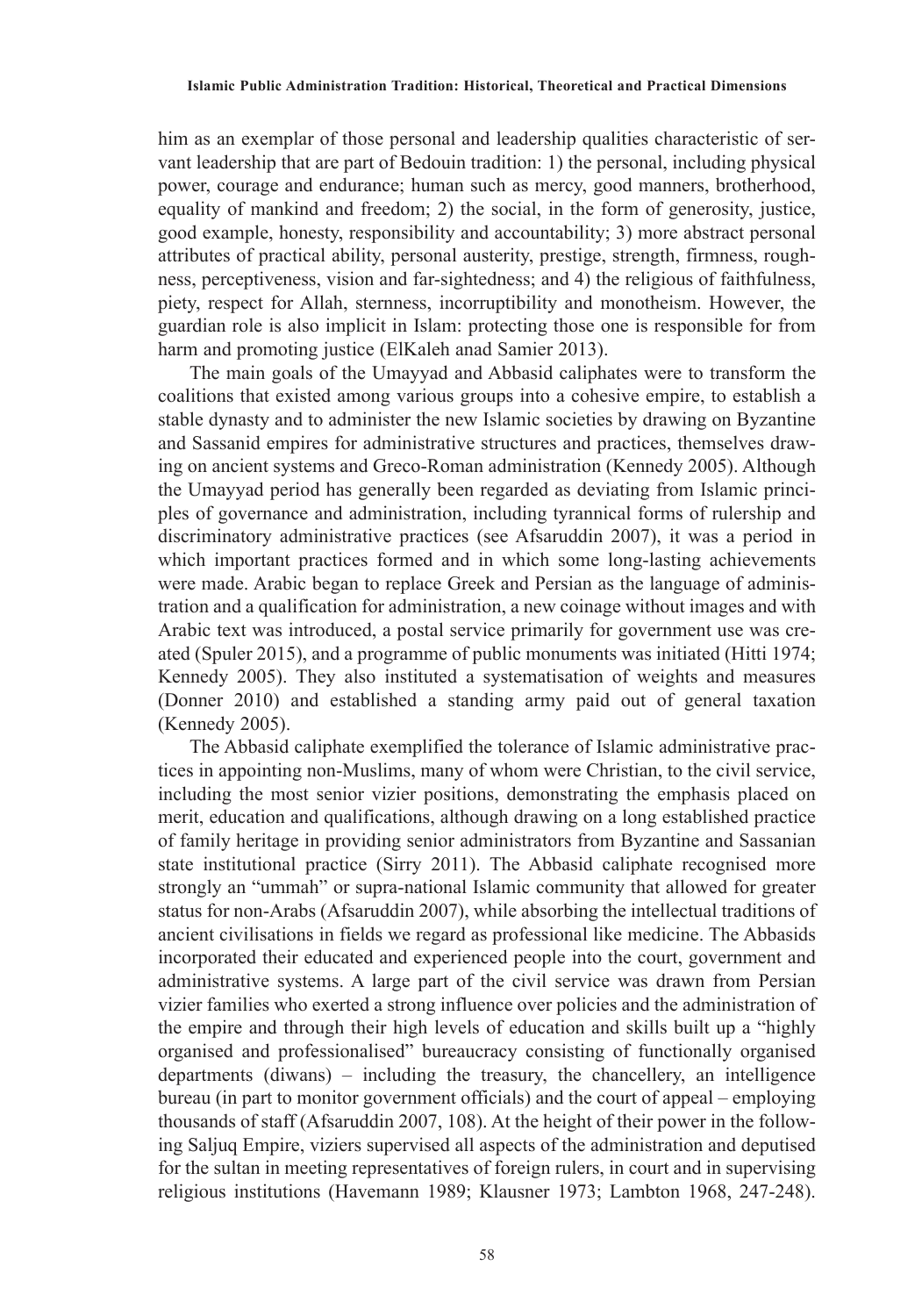These empires depended heavily on the attributes and decisions of the vizier – much like cabinet secretaries, they handled correspondence, managed financial affairs, auditing and inspection, and supervision of administration aspects of the military (Lambton 1968).

It was also at this time that many of the most important schools and universities were established, contributing to the Islamic golden age of scholarship and the development of Islamic humanism (in part modeled on Greek *paideia*) that was underway (Afsaruddin 2007), argued by Makdisi (1981) to be the models of university development in Europe. In part, this occurred, according to Saliba (2007), because of the requirement for senior administration to be highly educated and whose incoming requirement was to master Arabic by demonstrating proficiency in translating classic Greek scholarship into Arabic.

### **3. The Argument by Principle and Values**

The development of a public-administration model that is Islamic is a complex venture that requires both understanding the basic precepts, principles and values and interpreting these into principles of practice for the modern world, not just identifying passages in the Qur'an and Hadith or trying to resurrect early Islamic institutions like the diwan, as Al-Buraey (2001) argues is often done. The argument by principle and values is found in the Qur'an and Sunnah and in an intellectual tradition consisting of scholarly texts and a body of guidance literature that includes a long and well-developed tradition of "mirrors of princes". It also consists in a growing body of literature in public administration and management studies that aims at creating Islamic systems of administration that, while grounded in early principles and values, is interpreted for implementation in modern and modernising countries.

The main foundational principles of Islamic management that distinguish it from Anglo-American traditions of administration have been identified, for example, by Talaat et al. (2016) to include the following:

- 1. Al-Ubudiyyah, an organizing principle based in devotion to Allah
- 2. Al-Syura, that decisions are logical and informed and made through consultation with those who are knowledgeable, experienced and skilled
- 3. Al-Hurriyah, principles of human rights and freedom
- 4. Al-Musawah, principles of equality and equity
- 5. Al-Adalah, that thoughts and actions are grounded in justice (truthfulness, honesty, trustworthiness)

The values and principles upon which Islamic public administration rests can be organised into four main categories grounded in the Qur'an and Sunnah: the qualities of character and personality that senior officials should have; the knowledge and skills they require; social, political and moral values that should be advanced; and the end values and goals, or substantive values, that an Islamic administration should aim at.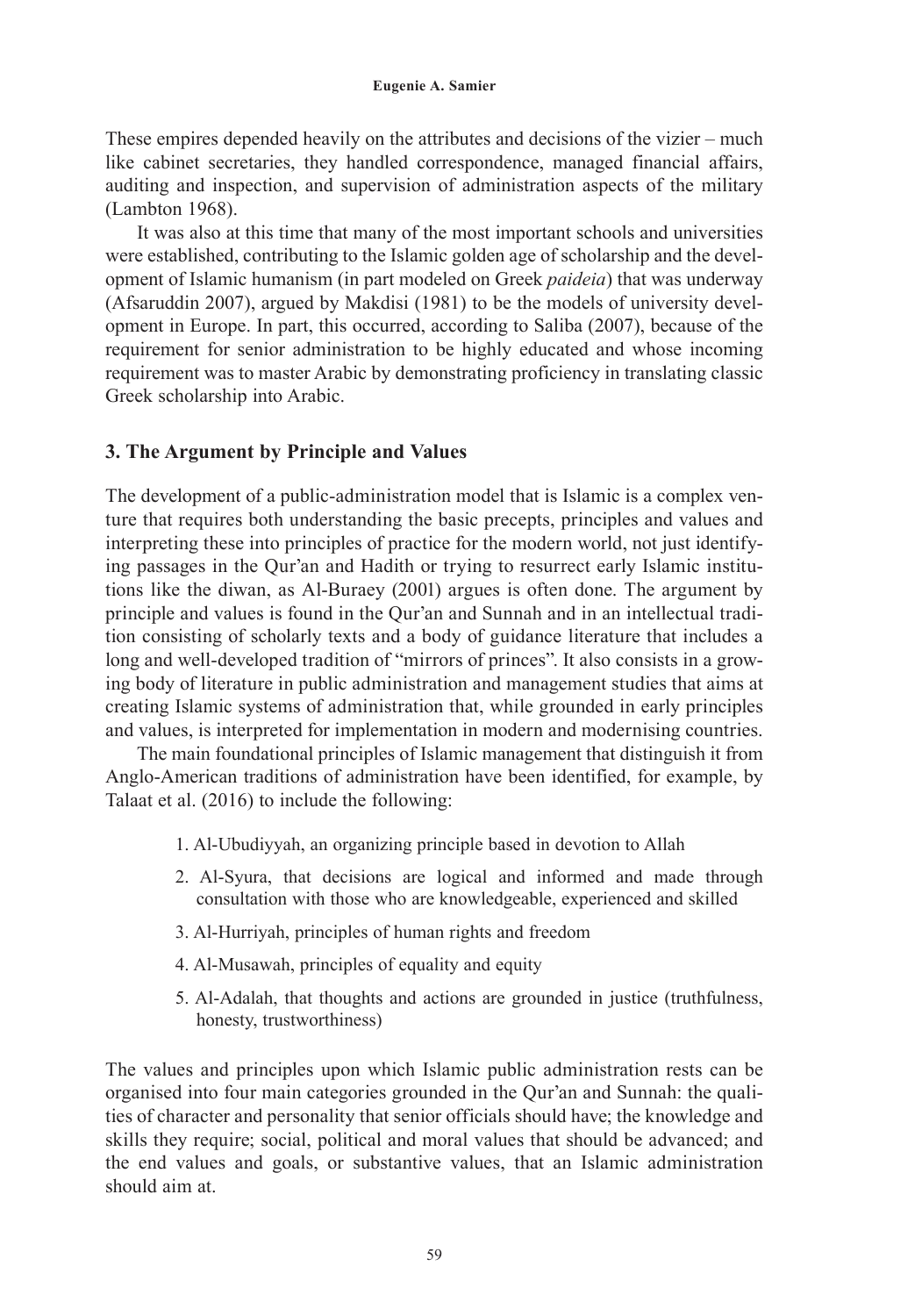The qualities of character and personality that administrators should have are identified by al-Qudsy (2007) to include morality, virtues and integrity that conform in actions and attitudes to those recognised in Islam and described in relation to 'Umar above that contribute to a stable society which maintains a balance of individuality and community. Kalantari (1998) also regards personal attributes and character as Islamic values that include: courage, valour, generosity and benevolence, patience and endurance, a helping and giving spirit, humility, love for people, a positive attitude, kindness and trustworthiness (1848-1849).

Al-Qudsy (2007) also identifies the kind of knowledge and skills they require, consisting of using higher-order values in making judgements rather than simply following procedures and rules, using conscience, being able to read people's intentions and motivations, having strategic and tactical abilities for planning and implementation, having a knowledge of proper staffing allocations, making just and fair decisions, making appropriate salary allocations and rewarding people for professional work rather than their skill in the politics of organization. All administrators, regardless of rank, are also supposed to pursue personal growth through constant learning. Salleh and Mohamad (2012) approach knowledge and skills through four categories associated with key concepts: knowledge ('Ilm), which includes staff selection and assignment of duties and appropriate decision-making in planning, organising, directing and supervising staff; trust ('Amanah), emphasising obedience to Allah and regarding work as a form of worship; justice ('Adalah), which involves treating people fairly and not assigning tasks they are not capable of doing as well as not being influenced by personal preferences and friendships; and showing responsibility for one's staff, both rewarding as well as disciplining and supervising and following up on delegated duties.

Islamic administration is also distinguishable for the social, political and moral values that administrators should advance, ranging from how they treat others in an ethical system that includes behaviour, action, thinking and heart to major values of benevolence (Ihsan), discussed by al-Qudsy (2007) as an emphasis on "sincerity", which should be an element in all of one's actions and therefore applies in organizational politics where people do not behave insincerely. Also included are prohibitions against depriving others of their rights and using bribery. Kalantari (1998) approaches them as seven Islamic meta-values that govern thought and action for everyone in all spheres of life that are grounded in moral accountability and law aimed at maintaining social order and balance: equality and social equity, justice, kindness and compassion, righteousness and true conviction, self-control/self-discipline, respect for private property and personal growth through constant learning (1829). An important feature of the social-equity principle is a concentration on the welfare of others and the community and society at large reflecting the strong collectivist orientation of Islam. The conceptions of justice and kindness are interpreted to mean creating a balance between the material and spiritual worlds as well as others' rights, as they guide one's thoughts and actions along with self-control, which should delimit self-interest. Many aspects of this perspective are similar to the Kantian system (Tampio 2012) with an emphasis on higher-order values and intentionality, and it is also a perspective that does not lend itself to behavioural management schools or quantitative measurement typical of the current dominating managerialism.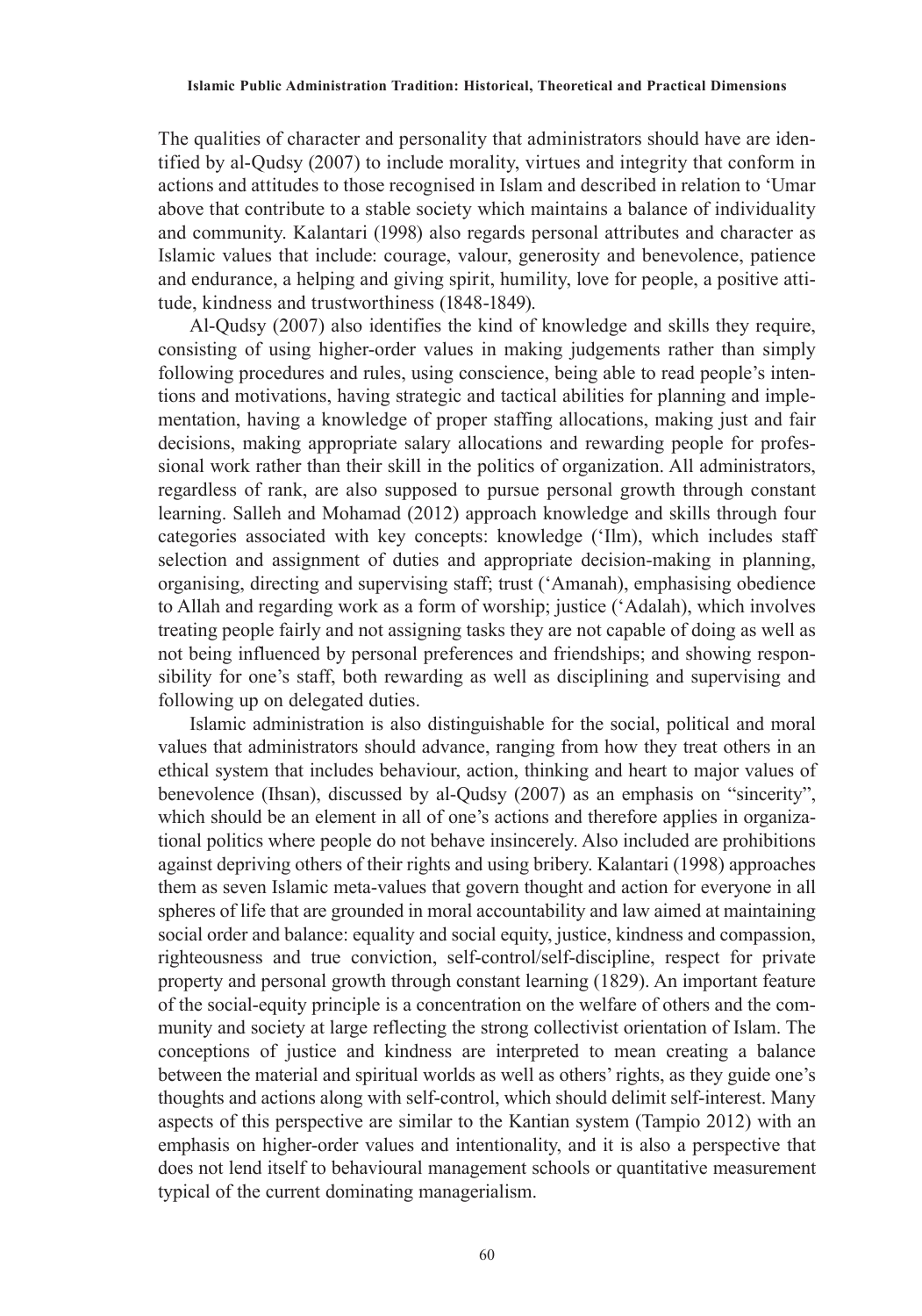The final category, end goals and values, consists of the strong humanistic tradition in Islam composed of substantive rationality as defined by Weber (1968). Al-Qudsy (2007) identifies these as: social order, people's betterment in health, welfare and personal development, development of faith, and socio-political accountability. Islamic values – justice, fairness, equity, and tolerance – integrate the material and spiritual realms aimed at people's "self-development and correction that can bring perfection to our belief (*iman*)" (al-Qudsy 2007, 35). As a system of work ethic, Syed and Metcalfe (2015) describe an Islamic administration as one aimed at Falah, or well-being, achieved through Itqan (excellence in work), Amal Salih (value of good and work as religious observance and contributing to society, and Ihsan (carried out in a professional manner).

Collectively these can be viewed as a betterment of humanity as a substantive end, which cannot be reduced to the materialist and economic values of neoliberal ideology. While overlapping with other administrative traditions in some respects, Islamic administration forms a distinctive approach, the main differentiation from current Western management systems being a belief system that consists of Islamic substantive values that should guide intentions, decision-making and actions in the way organizations are structured, the way people work in them and manage their social relations, and the ends which they aim at through policy and planning (Kazmi and Ahmad 2006).

In addition to a long history of administrative experience, there is also a long tradition of texts on Islamic public administration in the form of academic political, legal and historical commentaries like those of Ibn Khaldun and Al Ghazali and in chronicles by Ibn al-Qalanisi of 12th-century Damascus and Ibn al-'Adim, of 13thcentury Aleppo. There is also the literature produced by government officials in the form of manuals, anecdotal accounts and mirrors of princes produced mostly by experienced viziers like al-Mulk and jurists like al-Mawardi (Havemann 1989). These, in effect, became the administrative textbooks of the period. Another major body of documents relevant here are the sets of correspondence, government procedural documents like those of the Saljuq governor investiture and commentaries by viziers. Some of the most successful viziers, like Nizam al-Mulk (d. 1192) contributed to the professionalisation of the civil service through the establishment of educational organisations (madrasas) for government officials, who would replace the secretarial class (Lambton 1968).

The Mirror of Princes literature deserves some additional description, even if limited here, because of its value in providing advice on being a ruler, descriptions of the character, responsibilities and duties of senior officials (what would now be called human-resource criteria of selection, training, duties and discipline), often organised into theoretical and practical sections, covering topics like justice, fairness and rules of punishment, moral and emotional attributes, competencies, attributes of governors, principles of consultation and advising, and duties and benevolence to subjects (Peacock 2016). One of the earliest ones, written in the  $9<sup>th</sup>$ century, is by Ibn Qutaybah, an Abbasid judge who wrote the *Kitab al-Sultan* (Book of Authority), followed over the next 200 years by many, including Yusuf Khass Hajib's *Kutadgu Bilig*, Nizam al-Mulk's *Siyasatnama*, Kai ibn Qabus ibn Washmgir's *A Mirror for Princes* (Qābūs-nāma), containing wisdom from ruling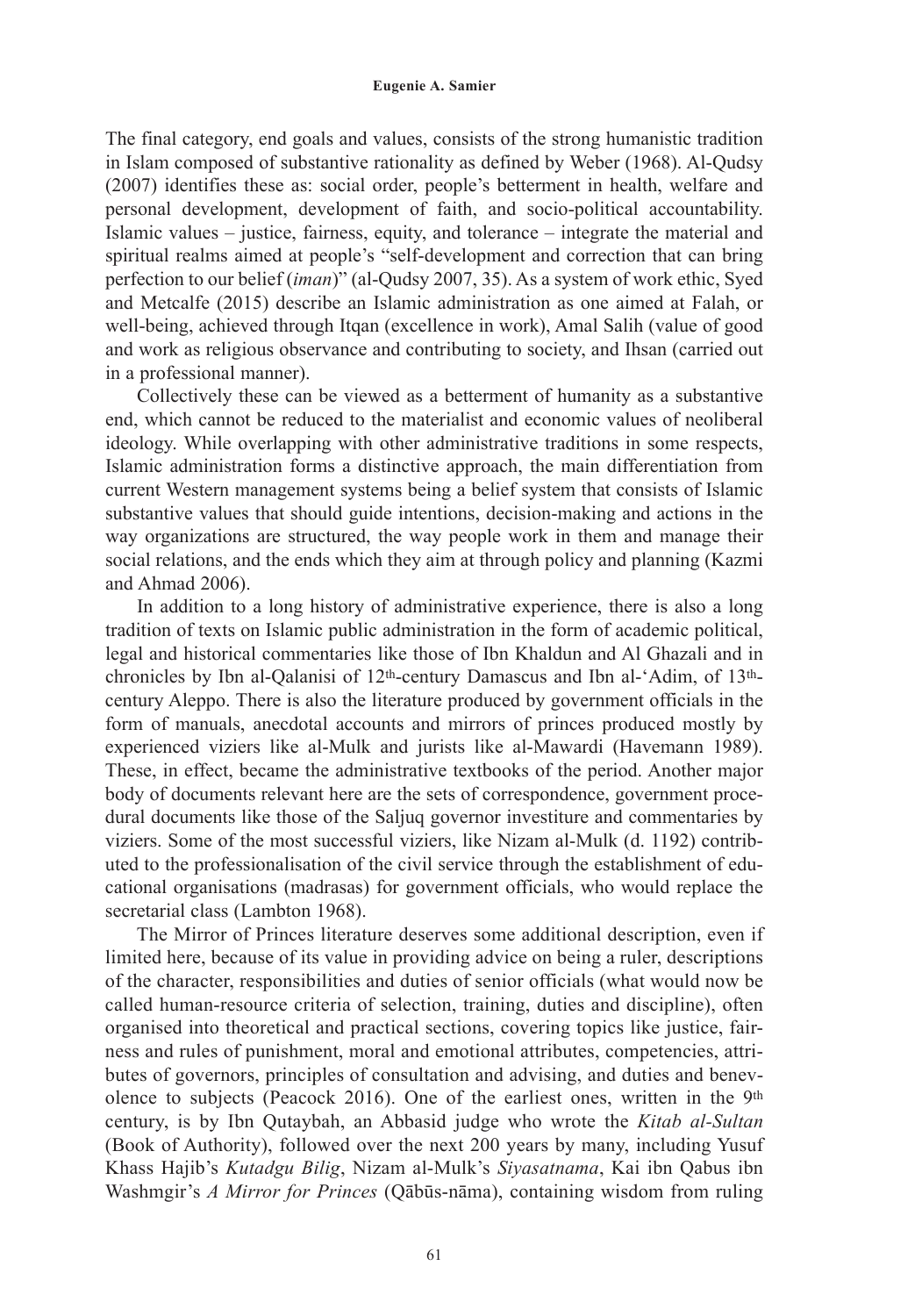father to succeeding son on perils and guidance for rulership, Abu'l-Hasan al-Mawardi's *The Ordinances of Government* (al-Ahkam as-Sultaniyyah), a handbook for Khalifah, amirs, wazirs and deputies on rights, duties and activities, and the anonymous text *The Sea of Precious Virtues* (Bahr· al-Favā'id) focused on moral fitness of the ruler (see Crone 2004).

# **4. The Argument by Practice**

The argument by practice is based on those derived from both historical precedent and principles and values, focused here mostly on scholarship in Malaysia, where a concerted effort has been made to Islamise administration and is relatively well documented. Whichever country's practices are used, differences of context will exist, varying with socio-political, economic and cultural traditions. Al-Buraey (2001) proposes that Islamic principles be applied to six key dimensions of a dynamic open systems view of administration, which requires a strategic approach, an understanding of change processes in the context it is applied to and implementation methods or techniques: the people, the organisation or agency, the problems, including demands on the administration, the process and procedures, planning, policy and programmes, and performance. Syed and Metcalfe (2015) have also stressed that socio-cultural, institutional arrangements and other conditions shape how Islamic values and principles are interpreted and applied. Four dimensions of administration that are the most common in the literature are examined here briefly to illustrate the distinctiveness of Islamic public administration from the "Western" model that dominates the field: organisation culture, human-resource management, policy and decision-making practices and public-sector leadership.

Hoque et al. (2013; see also Aldulaimi 2016) have explored a contemporary Islamic organisational culture based in the Qur'an, Sunnah and the Khalifas, the successors of Islam, through both Ijma, consensus of recognised authorities, and Quias, individual decisions, to help develop organisations that are distinctively Islamic in their values and practices. These include core values and beliefs that characterise an Islamic culture, and which form the foundation for Malaysia's Islamisation policy for society and its organizations (Endot 1995):

- 1. Tawakkul (keeping trust in Allah), through prayer and dressing modestly;
- 2. Having a "missionary zeal" in helping people perfect themselves (similar to the notion of German Bildung) through a collective sense of responsibility, suppression of self-interest, and working closely with others;
- 3. Hard work since work is considered a form of worship;
- 4. Striving for excellence in both the quality of work executed and in people's development, including following role models;
- 5. Maintaining honesty and truthfulness, required for trust in relationships, integrity of personality, a cooperative orientation with others, and mutual trust and respect;
- 6. Accountability at all organiational levels and fulfilling responsibilities;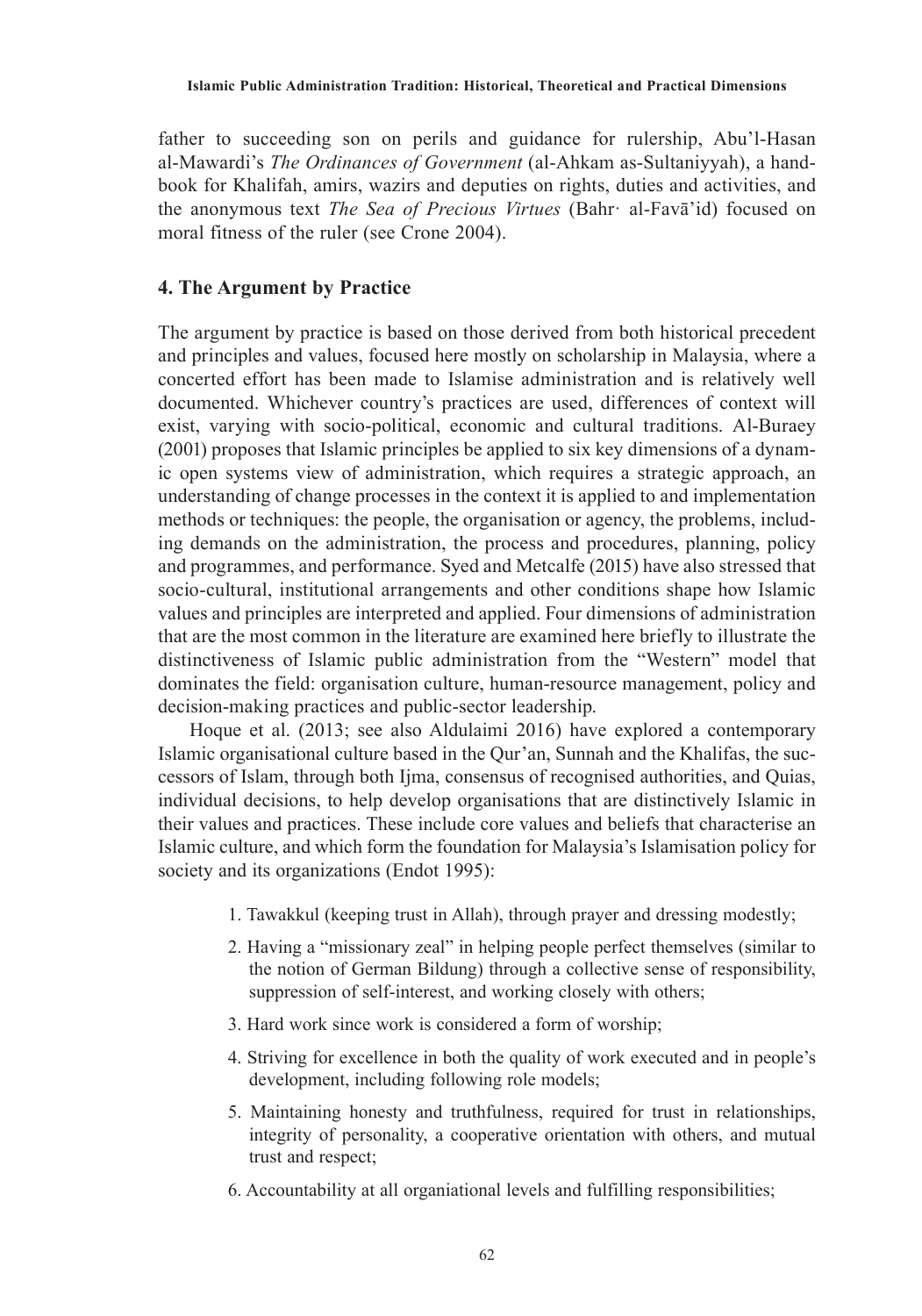- 7. Morality in the form of good character, good intentions, and being sincere (Ikhlass) in belief and oriented towards Allah, as well as good behaviour particularly towards subordinates in order to maintain motivation and respect (grounded in justice, fairness, equality and a "brotherly" treatment of others, emphasizing a common human bond and a familial metaphor);
- 8. Using shura, or consultative decision-making, which should include all relevant people across the organizational hierarchy;
- 9. Having knowledge of the Qur'an and Sunnah with regard to self-improvement and taking decisions and actions on the basis of solid knowledge;
- 10. "Sacrifice", in the sense of selflessness, which contributes to group cohesiveness;
- 11. Accepting the prohibition against backbiting and slandering that cause hostility.

Al-Qudsy (2007, 36) similarly describes an Islamic organisational culture, grounded in eight factors that contribute to ethical culture in organisations and humanresource management:

- 1. Sincerity to Allah (al-Ikhlas);
- 2. An understanding of Islamic epistemology on ethics;
- 3. Self-determination (al-yaqin);
- 4. Parental environment;
- 5. Social environment;
- 6. Organizational policy;
- 7. Training and motivation;
- 8. Recognition and support.

These are allied with a number of fundamental principles in Malaysia for establishing an Islamic society and necessary to civil-service organisational culture: creating a just and trustworthy government to ensure a free and independent people with a good quality of life, and cultural and moral integrity, and protect minority groups' and women's rights, safeguard natural resources and the environment, pursue a balanced and comprehensive economic development and provide strong defense capabilities (al-Qudsy 2007, 42). A number of initiatives have been undertaken to create such an organisational culture – using circular letters, redrafting policies, embedding values in strategic planning and in the Public Service Commission's activities and releasing a National Integrity Plan to cultivate Islamic values – although the success of these have yet to be determined, but according to Sulaiman et al. (2014) and Ahmad and Ogunsola (2011), improvements in Islamic management practices in the country have begun to improve, showing similar results to those of Hossain (2012) in Bangladesh.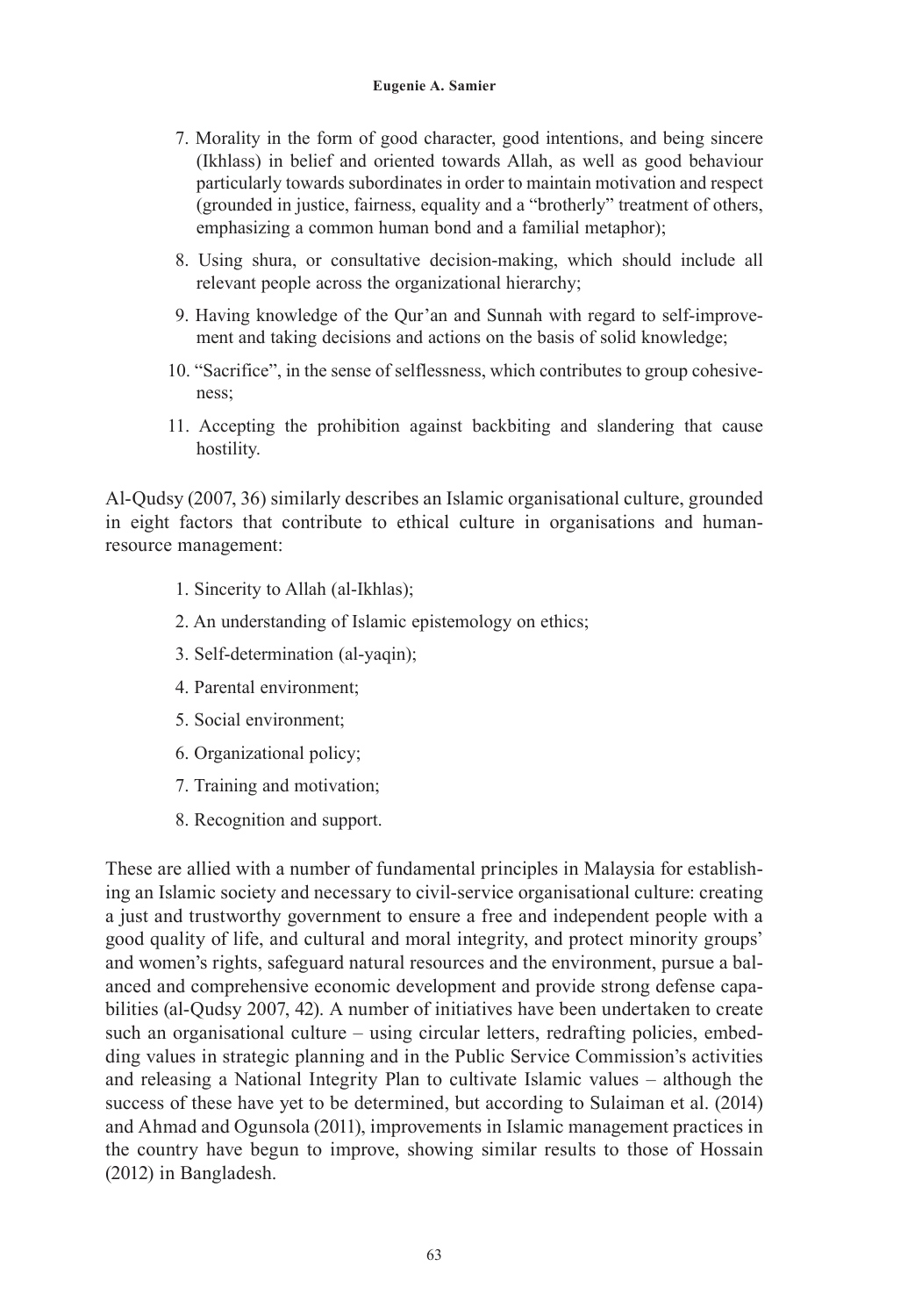Alkahtani (2014) has examined an Islamic approach to human-resource management in order to redress the "dichotomy in the legal system (of the Muslim world), wherein social and family life is guarded by Islamic law, while the economic and management practices are governed by civil law, adapted from the West" (184; Ahmad and Ogunsola 2011; Tayeb 1997). He proposes ten principles of Islamic management that are most relevant to human-resource management:

- 1. Niya, in which the reward of deeds is based on intentions, not unintended errors;
- 2. Taqwa, piety in obedience to Allah in abstaining from prohibitions and steering one towards perfection, meaning that constructive criticism only should be used and present opinions that are oriented towards organisational betterment;
- 3. Ehsan, as seeking Allah's pleasure, which means viewing work as a virtue and act of worship;
- 4. Adl, the pursuit of justice, fairness and equality, which means that rewards and punishments should be used only with fairness;
- 5. Amana, cultivating and maintaining trust necessary for a community of high morality and cohesiveness;
- 6. Sedq, the virtue of truth, including accepting responsibility for one's good and bad actions and maintaining fairness;
- 7. Etqan, the attainment of perfection through the acquisition of knowledge and skills, continuously improved through professional development;
- 8. Ekhlas, being sincere, necessary for organisational trust and cooperation;
- 9. Shura, working through consultation at and with all organisational levels to create a sense of belonging and an openness to others, which can reduce the predilections towards arrogance and pride (and more importantly, narcissism);
- 10. Sabra, or patience, which can prevent one from overreacting and making mistakes through hasty decision-making (see also Branine and Pollard 2010).

An additional principle is Akhlaq, meaning having an inner disposition of thought, feeling and attitudes that contribute to morality and character (Ahmad 2008), especially a "noble" character in ethical conduct (Syed and Metcalfe 2015). As Tayeb (1997) points out, the virtues of self-discipline and self-control allow for the delegation of authority in the organisation, for trust in employees and for shura to play a larger role. This approach also places an emphasis on training and the development of knowledge, skills and attitudes and the cultivation of a strong Islamic work ethic (Aldulaimi 2016; Ali 1988; ElKaleh and Samier 2013; Yousef 2000), which contributes, as al-Qudsy (2007) argues, to strengthening integrity in the civil service, which forms a foundation for professionalism.

The Malaysia Islamisation process of institutions has led to the adoption of a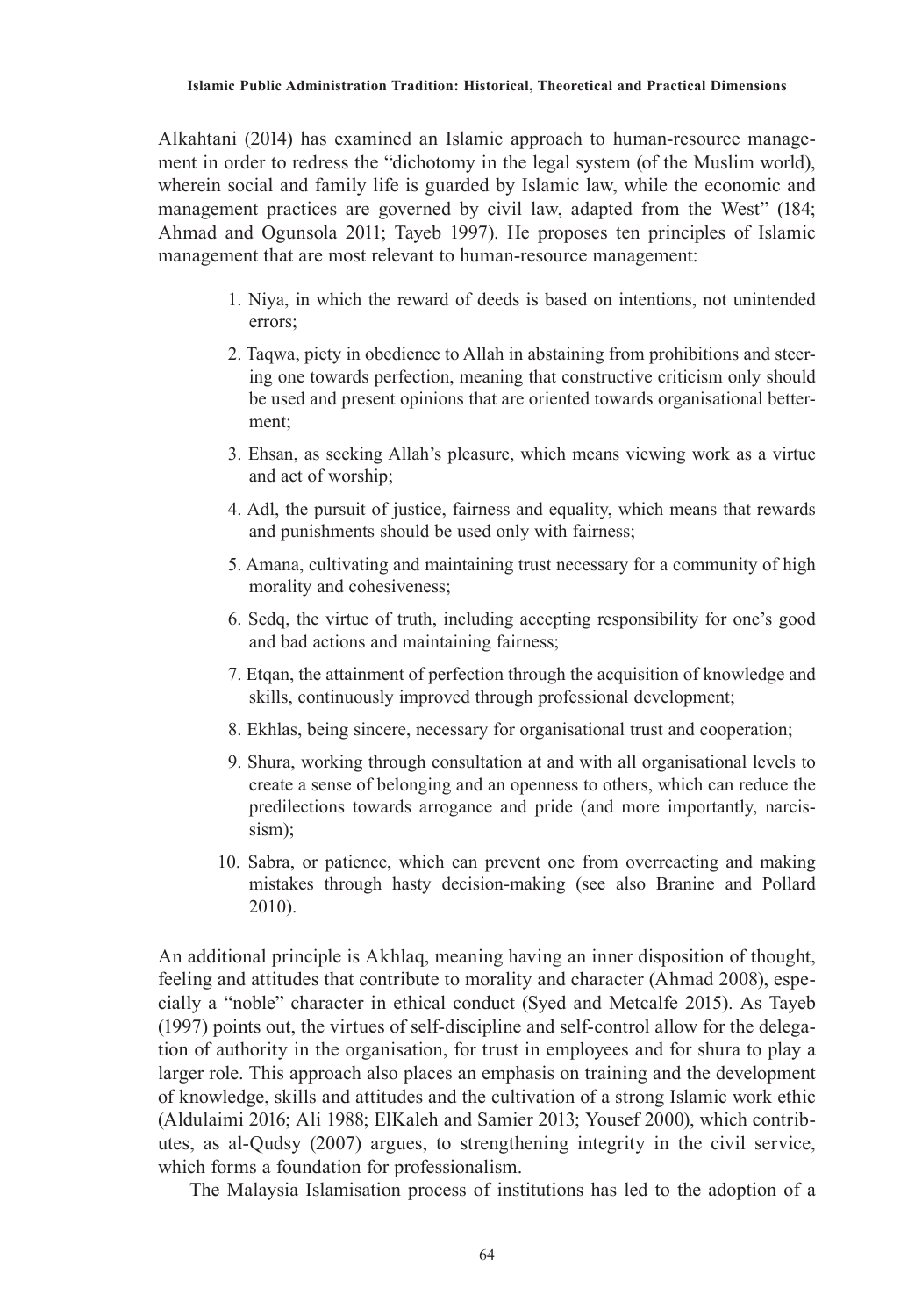number of human-resource-management practices: offering employees interest-free loans in order to buy vehicles or houses and preparing for weddings, Islamic study circles for managers in order to develop an "Islamic personality", short courses on Islam for employees to inculcate appropriate values, provision of prayer rooms, and adoption of appropriate dress codes (Tayeb 1997, 360).

There are a number of organisational problems that an implementation of Islamic principles should prevent or correct in destructive politics and practices, such as unfairness, bias, and prejudice and favouritism in recruitment and rewards. Also significant is the obligation for people to take responsibility for their actions that should reduce scapegoating and transferring blame. Syed and Ali (2010) discuss how Islamic values should prevent discrimination in the workplace and taking credit for work done by others, as well as practicing social justice in the workplace and, particularly for civil servants, the state providing for all of their livelihood requirements, which will facilitate a greater devotion to work. Kalantari (1998) also makes the argument that adequate remuneration prevents civil servants from being distracted from their work and emphasises the need for performance evaluation to be unbiased and fair and for accountability systems that are just and forgiving and encourage kindness in the civil service.

### **5. Policy & Decision-making**

There are a number of principles involved in Islamic policy and decision-making that are distinguishable from Western models. The first most important characteristics are the end, or substantive, values towards which these processes are oriented, discussed above in terms of both individuals and society. These processes, while not wholly different from Western systems, is distinctive in the moral and religious requirement and responsibility to consult with people who are truly expert and knowledgeable and those who will have to implement and be affected by them, or shura, which can be achieved through a variety of means including consultative bodies to ensure that the quality of information used is sound (Kalantari 1998). This also requires policy and decision makers whose value orientations are at least compatible with Islam (in the case of many expatriates in a number of Muslim states). Also necessary are forms of clear and accurate communication as well as a wellfunctioning communication system throughout the organisation that invites both civil servants and the population to present their needs, problems, complaints and information (Kalantari 1998). One structure that is still used in many Muslim states is the majlis – a regularly convened opportunity for anyone to come to present their problems and requests. These principles have to inform the entire decision-making process from identifying problems, through developing and analysing alternatives to implementation and evaluation.

The final category, leadership, has been examined by Sarayrah (2004, 66-67), who proffers 'Umar's leadership style as exemplary of good leadership in the Islamic tradition in terms that are transferable to a modern Muslim context. Her model consists of six key characteristics: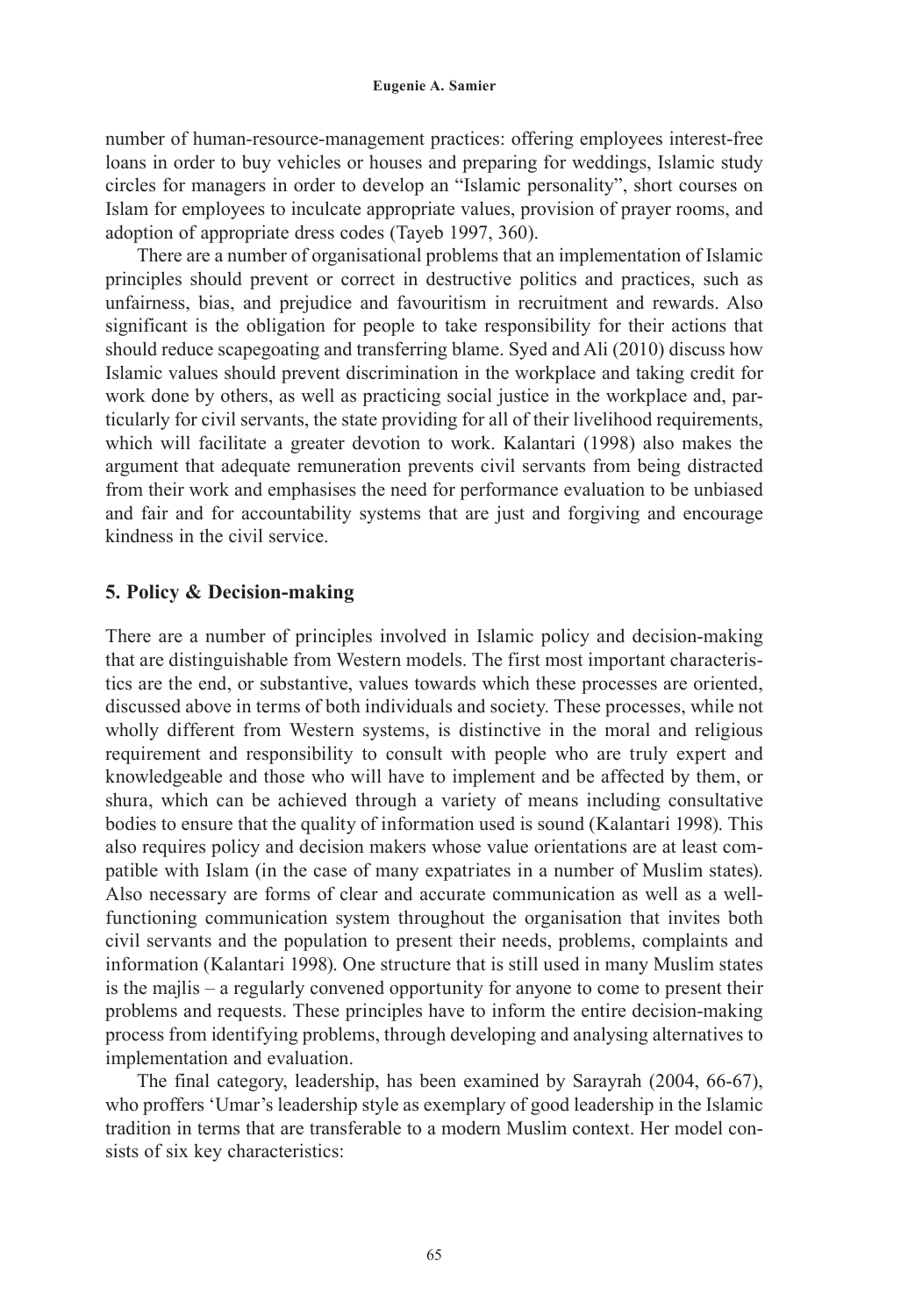- 1. An ability to listen to others and accept criticism where warranted if principles and facts are not correct;
- 2. The ability to plan, schedule and organise a comprehensive system of administration that is effective and has a functional logic;
- 3. The ability to use shura to promote participation of others in the decisionmaking process to aid understanding and commitment (which also contributes to the professional betterment of staff and their empowerment);
- 4. The ability to empathise with others, which aids the shura process and contributes to identifying and correcting problems;
- 5. The ability to implement change, including in crisis management situations;
- 6. The skill of incognito enquiry, which involves carrying out inspection tours independent of senior officials, which balances the tendency for them to bring only good news

Kalantari (1998) emphasises leadership in his work on an Islamic public administration paradigm since it plays a critical role in both maintaining a balance between the material and spiritual realms and in improving society. A leader also, given the power of such a position, must adhere to the religious and moral values of Islam. Because "public service is an extension of one's obligation toward the community of the faithful and a form of worship" (1837), there is a heavier requirement for commitment to Islamic values and truthfulness on the part of leaders with their communities particularly in avoiding hypocrisy. Employees need to be treated with respect and kindness and an avoidance of an authoritarian style of administration. Tayeb (1997), in reviewing Islamic values, argues that a number of the attributes should lead to a "participative management" or leadership style that employs teamwork and a style that leads to a "diffuse power structure" and consultative decisionmaking processes: equality, "self-discipline, trustfulness, honesty, resolve, loyalty, and abstinence," patience and a "family-like [set of] relationships (359).

## **6. Conclusion**

In contrast with current Western public administration, which is secular, "legal", grounded in technical-rational principles and Anglo-Saxon norms, whose core values are efficiency and effectiveness, aimed at sound decision-making and an impersonal hierarchy, Islamic administration is grounded in religious principles, heavily influenced by Arab and other non-Western cultures (although some features can deviate strongly from Islamic values), oriented towards service to society and aimed at wisdom and judgment and personal interaction.

An Islamic public administration is most removed from the prevailing neoliberal managerialism in the public sector, in which the value orientation is towards formal rationality (not values/ends), entrepreneurial private sector-mentality (preset results), overriding imperatives efficiency and technical effectiveness (which objectify human relations and roles), mercenary competitive self-interest, and living from the state, rather than for the state. In contrast, the Western mandarin tradition was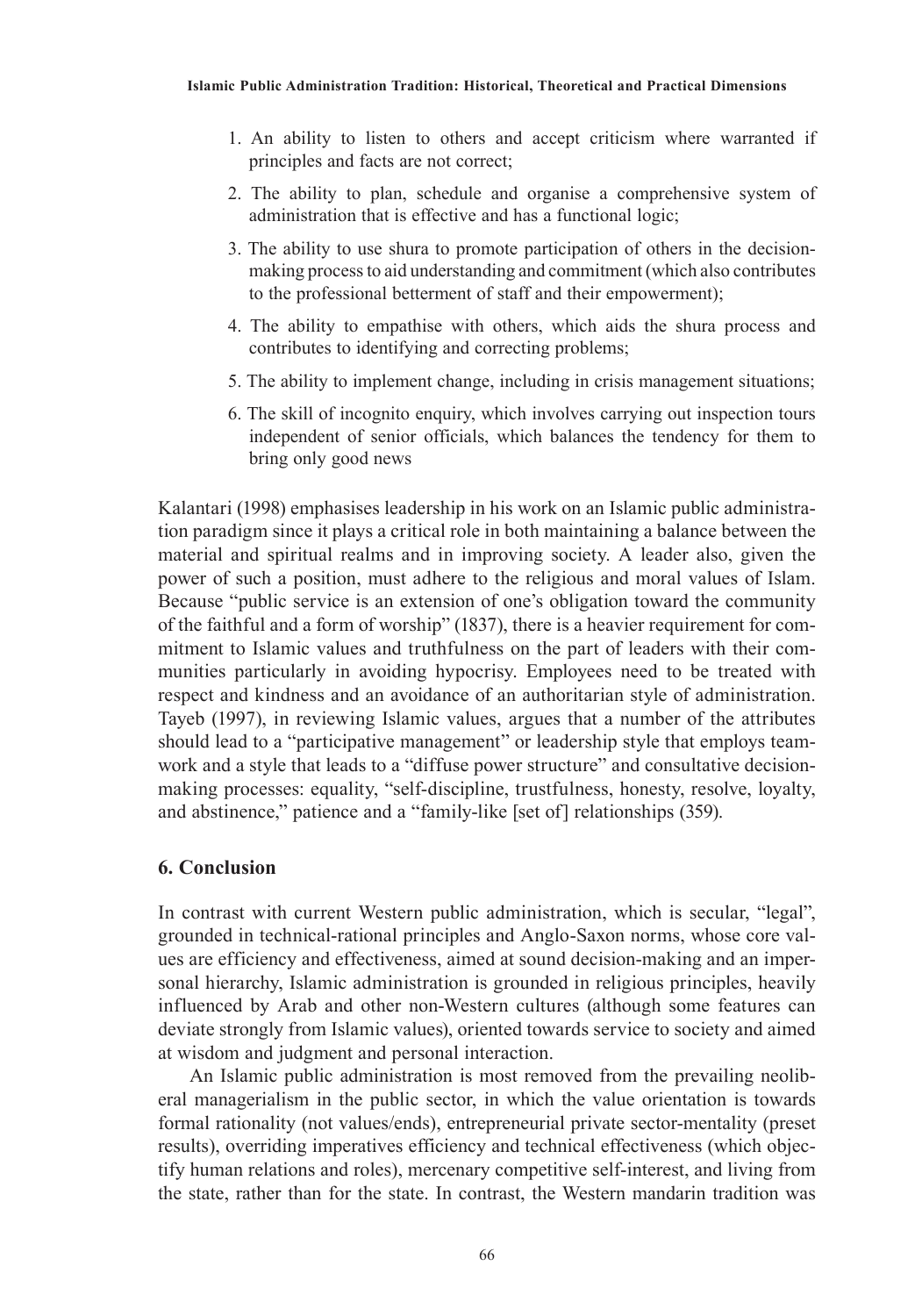oriented towards substantive rationality, aspiring to a civil-society ideal, a traditional ethos governing manner of life and circle of contacts, an ethos of "official duty" and "public weal", and living for the state, rather than from the state (Samier 2001).

An Islamic senior administration was much closer in mentality and education to the traditional mandarinate in Anglo-American countries during the first two-thirds of the 20th century than the later New Public Management manager type, as displayed in the table below, primarily because of an adherence to higher order values than the economic, and a sense of duty that overrides self-interest.

| <b>Islamic Vizier</b>                                 | Mandarin                                                                    | Manager                                                                                                |
|-------------------------------------------------------|-----------------------------------------------------------------------------|--------------------------------------------------------------------------------------------------------|
| substantive rationality                               | substantive rationality                                                     | formal rationality (not values/ends)                                                                   |
| aspires to a believing, better society                | aspires to a civil-society ideal<br>(justice, equality, fairness, legality) | entrepreneurial private-sector<br>mentality (preset results)                                           |
| overriding imperatives of<br>Islamic values           | traditional ethos governing manner<br>of life $\&$ circle of contacts       | overriding imperatives efficiency &<br>technical effectiveness; objectifies<br>human relations & roles |
| religious & moral ethos aimed at<br><b>betterment</b> | ethos of "official duty" &<br>"public weal"                                 | mercenary competitive self-interest                                                                    |
| lives for Allah & community                           | lives for the state, rather than from<br>the state                          | lives from the state, rather than for<br>the state                                                     |

The main areas where Western administrative and management systems do not correspond well to Muslim cultures are the emphasis on individualism, the lack of spiritual values and an emphasis on "performance-related and economic measurebased approaches" (Branine and Pollard 2010, 5; Rahwar and Al-Buraey 1992) that are more materially based, and have evolved through neoliberalism and the New Public Management and perhaps exacerbated in the New Public Governance. While Islamic public administration is different in many respects from these Western models, it is relatively similar to those traditions that embed end values for individual welfare and societal improvement, in particular those traditional forms like the mandarinate that are grounded in a strong social ethos and service.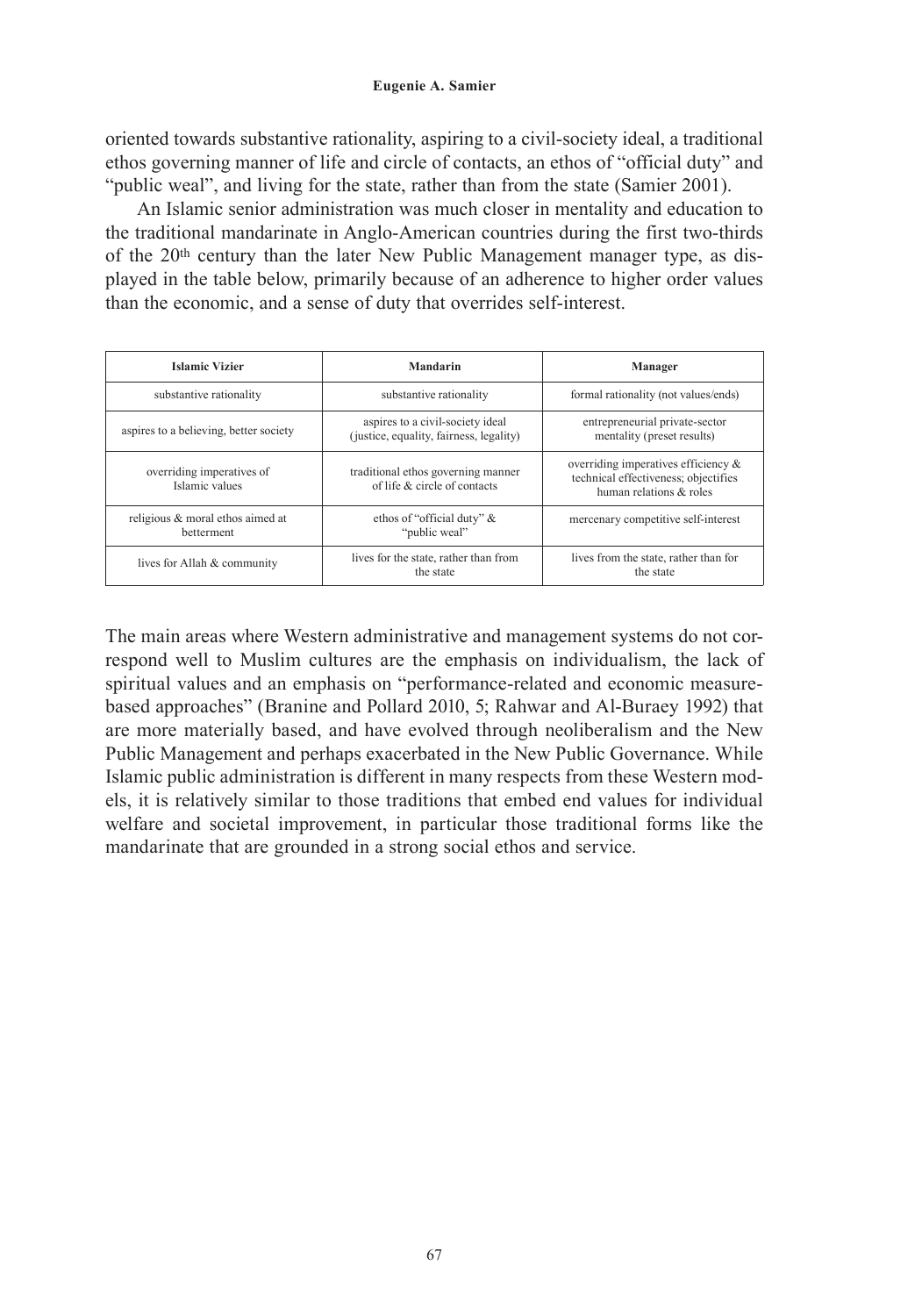#### **References**

Afsaruddin, A. 2007. *The First Muslims: History and Memory*. Oxford: Oneworld.

- Ahmad, K. 2008. "Challenges and practices in human resource management of the Muslim world." *Journal of Human Resource and Adult Learning* 4(2), 34-42.
- Ahmad, K. and O. Ogunsola. 2011. "An Empirical Assessment of Islamic Leadership Principles." *International Journal of Commerce and Management*  21(3), 291-318.
- Al-Buraey, M. 2001. "The Islamic Model of Administration: Strategy, Implementation and Implications." *Managerial Finance* 27(10/11), 5-24.
- Aldulaimi, S. 2016. "Fundamental Islamic perspective of work ethics." *Journal of Islamic Accounting and Business Research* 7(1), 59-76.
- Algaze, G. 2008. *Ancient Mesopotamia at the Dawn of Civilization: The Evolution of an Urban Landscape*. Chicago: University of Chicago Press.
- Alkahtani, A. 2014. "An application of Islamic principles in building a robust human resource management system (in Islamic countries)." *International Journal of Recent Advances in Organizational Behaviour and Decision Sciences*  1(3), 183-194.
- Ali, A. 1988. "Scaling an Islamic Work Ethic." *Journal of Social Psychology* 128(5), 575-583.
- Ali, A. 1990. "Management Theory in a Transitional Society: The Arabs' Experience." *International Studies of Management and Organization* 19(2), 22-37.
- Al-Khalili, J. 2010. *Pathfinders: The Golden Age of Arabic Science*. London, UK: Penguin.
- Al-Qudsy, S. 2007. "Values & Ethics towards Quality Public Delivery System of Malaysia: An Islamic Perspective." *Jurnal Syariah* 15(2), 25-43.
- Branine, M. and D. Pollard. 2010. "Human Resource Management with Islamic Management Principles: A Dialectic for a Reverse Diffusion in Management." *Personnel Review* 39(6), 712-727.
- Chhokar, J., F. Brodbeck and R. House (eds). 2007. *Culture and Leadership across the World*. New York: Lawrence Erlbaum.
- Crone, P. 2004. *God's Rule: Government and Islam*. New York: Columbia University Press.
- Drechsler, W. 2015. "Debate: Islamic PA does it exist, what is it, and why and how should we study it?" *Public Money & Management* 35(1), 63-64.
- ElKaleh, E. and E.A. Samier. 2013. "The Ethics of Islamic Leadership." *Administrative Culture* 14(2), 188-211.
- Endot, S. 1995. *The Islamisation Process in Malaysia*. PhD thesis, University of Bradford, UK.
- Essa, A. 2012. *Studies in Islamic Civilization: The Muslim Contribution to the Renaissance*. Herndon, VA: International Institute of Islamic Thought.
- Freely, J. 2009. *Aladdin's Lamp: How Greek Science Came to Europe through the Islamic World*. New York, NY: Vintage.
- Havemann, A. 1989. "The Vizier and the Ra'is in Saljuq Syria: The Struggle for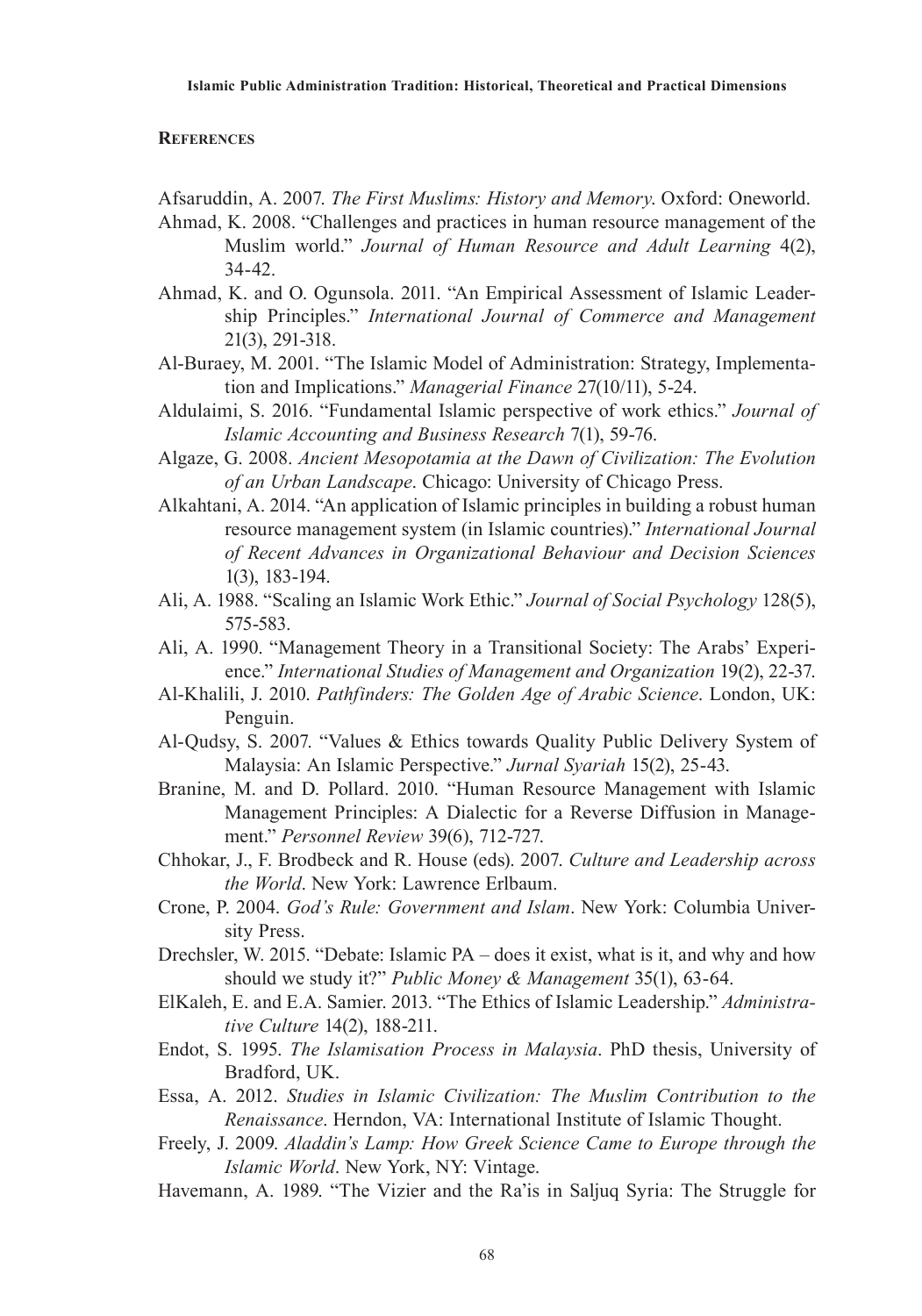Urban Self-Representation." *International Journal of Middle East Studies* 21, 233-242.

- Hitti, P. 1974. *History of the Arabs from the Earliest Times to the Present*. London: Macmillan.
- Hofstede, G. 1984. *Culture's Consequences: International Differences in Work-Related Values*. Newbury Park, CA: Sage.
- Hoque, N., M. Khan and M. Mowla. 2013. "Organizational culture: Features and framework from Islamic perspective." *Humanomics* 29(3), 202-219.
- Hossain, M. 2012. "Case Studies of Muslim Managed Organizations in Bangladesh." In K. Ahmad, R. Islam and Y. Ismail (eds). *Issues in Islamic Management*. Kuala Lumpur: International Islamic University of Malaysia Press, 451-464.
- Kalantari, B. 1998. "In Search of a Public Administration Paradigm: Is there anything to be Learned from Islamic Public Administration?" *International Journal of Public Administration* 12(12), 1821-1861.
- Kazmi, A. and K. Ahmad. 2006. *Management from an Islamic Perspective*. Kuala Lumpur: International Islamic University of Malaysia Press.
- Kennedy, H. 2004. *The Prophet and the Age of the Caliphates: The Islamic Near East from the Sixth to the Eleventh Centuries*. Harlow: Pearson.
- Kennedy, H. 2005. *The Court of the Caliphs: When Baghdad Ruled the Muslim World*. London: Phoenix.
- Klausner, C. 1973. *The Seljuk vizierate: A Study of Civil Administration, 1055-1194*. Cambridge, MA: Harvard University Press.
- Lambton, A. 1968. "The Internal Structure of the Saljuq Empire." In J. Boyle (ed.). *The Saljuq and Mongol Periods*. Cambridge: Cambridge University Press, 203-282.
- Leick, G. 2001. *Mesopotamia: The Invention of the City*. London: Penguin.
- Liverani, M. 2006. *Uruk: The First City*. London: Equinox.
- Makdisi, G. 1981. *The Rise of Colleges*. Edinburgh: Edinburgh University Press.
- Makdisi, J. 1999. "The Islamic Origins of the Common Law." *North Carolina Law Review* 77(5), 1635-1739.
- Metcalfe, B. 2007. "Gender and Human Resource Management in the Middle East." *International Journal of Human Resource Management* 18(1), 54-74.
- Morgan, M.H. 2007. *Lost History: The Enduring Legacy of Muslim Scientists, Thinkers, and Artists*. Washington, DC: National Geographic Society.
- Niebuhr, R. 1957. *Selections from the Shorter Writings*. Philadelphia: Westminster Press.
- Nissen, H. 1988. *The Early History of the Ancient Near East, 9000-2000 B. C*. Chicago: University of Chicago Press.
- Oates, J., A. McMahon, P. Karsgaard, S. Al Quntar and J. Ur. 2007. "Early Mesopotamian Urbanism: A New View from the North." *Antiquity* 81, 585-600.
- Painter, M. and B. Peters. 2010. "The Analysis of Administrative Traditions." In M. Painter and B. Peters (eds). *Tradition and Public Administration*. New York: Palgrave Macmillan, 3-16.
- Peacock, A. 2016. "Advice for the Sultans of Rum." In B. Hickman and G. Leiser (eds). *Turkish Language, Literature and History*. London: Routledge, 276-307.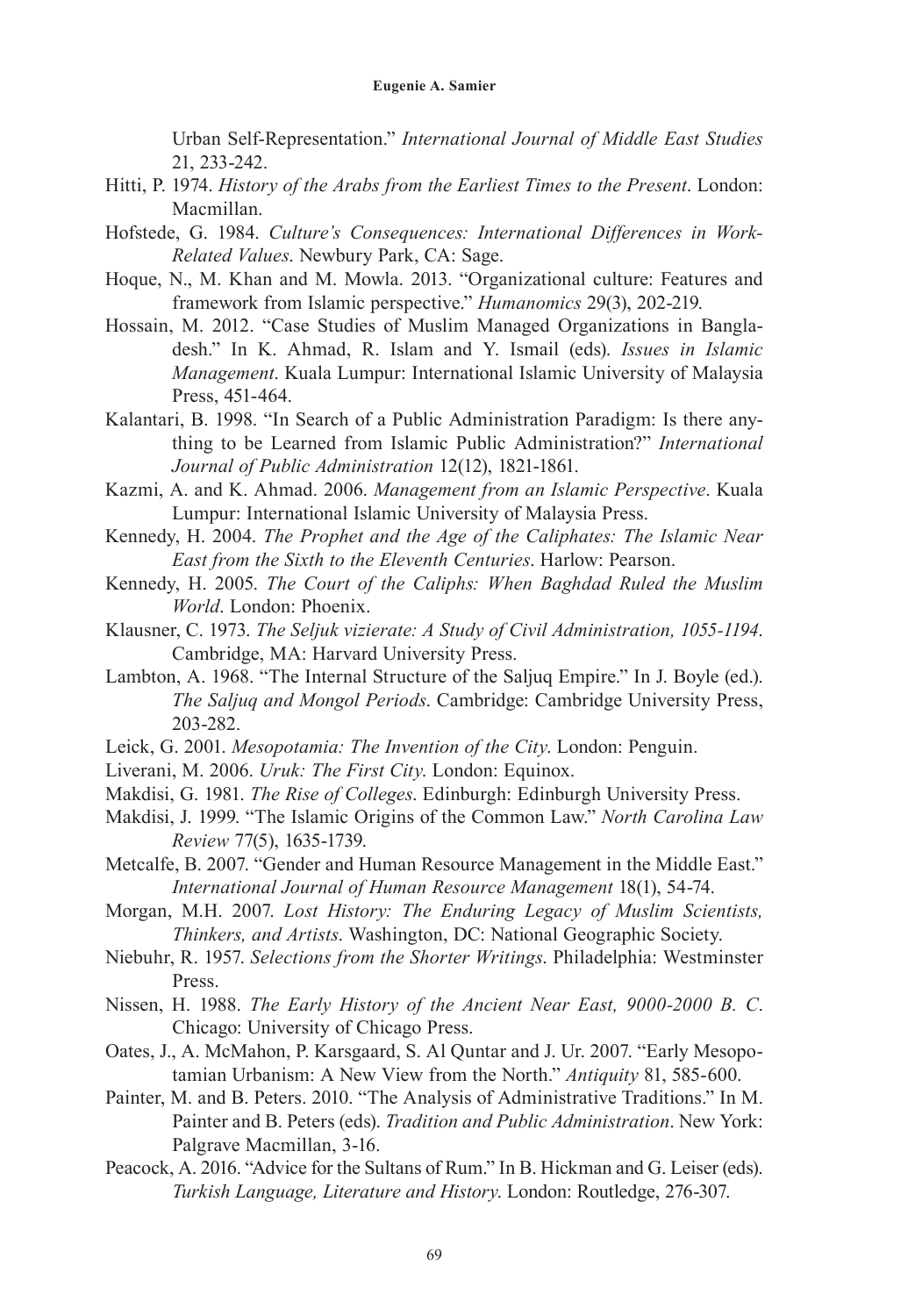- Rahwar, M. and M. Al-Buraey. 1992. "An Islamic Perspective of Organizational Controls and Evaluation." *American Journal of Islamic Social Sciences*  9(4), 499-514.
- Saliba, G. 2007. *Islamic Science and the Making of the European Renaissance*. Cambridge, MA: MIT Press.
- Salleh, M. and N. Mohamad. 2012. "Islamic Principles of Administration: Implications on Practices in Organization." Paper presented at the Technology, Science, Social Sciences and Humanities International Conference, Langkawi, Malaysia.
- Samier, E.A. 2001. "Demandarinisation in the New Public Management: Examining Changing Administrative Authority from a Weberian Perspective." In E. Hanke and W.J. Mommsen (eds). *Max Webers Herrschaftssoziologie: Studien zu Entstehung und Wirkung*. Tübingen: Mohr/Siebeck, 235-263.
- Sarayrah, Y. 2004. "Servant Leadership in the Bedouin-Arab Culture." *Global Virtue Ethics Review* 5(3), 58-79.
- Sirry, M. 2011. "The Public Role of Dhimmis during Abbasid Times." *Bulletin of the School of Oriental and African Studies* 74(2), 187-204.
- Spuler, B. 2015. *Iran in the Early Islamic Period*. Leiden: Brill.
- Sulaiman, M., N. Sabian and A. Othman. 2014. "The Understanding of Islamic Management Practices among Muslim Managers in Malaysia." *Asian Social Science* 10(1), 189-199.
- Syed, J. and A. Ali. 2010. "Principles of Employment Relations in Islam: A Normative View." *Employee Relations* 32(5), 454-469.
- Syed, J. and B. Metcalfe. 2015. "Guest Editors' Introduction: In Pursuit of Islamic *akhlaq* of Business and Development." *Journal of Business Ethics* 129, 763-767.
- Talaat, N., A. Talaat, S. Sharifuddin, H. Yahya and M. Majid. 2016. "The Implementation of Islamic Management Practices at MYDIN." *International Journal of Business and Management Invention* 5(1), 36-41.
- Tampio, N. 2012. *Kantian Courage: Advancing the Enlightenment in Contemporary Political Theory*. New York, NY: Fordham University Press.
- Tayeb, M. 1997. "Islamic Revival in Asia and Human Resource Management." *Employee Relations* 19(4), 352-364.
- Thomas, M. 2003. 'Bedouin tribes and the imperial intelligence services in Syria, Iraq and Transjordan in the 1920s', *Journal of Contemporary History* 38(4), 539-561.
- Trompenaars, F. and C. Hampden-Turner. 2012. *Riding the Waves of Culture*. London: Nicholas Brealey.
- Weber, M. 1968. *Economy and Society*. Berkeley: University of California Press.
- Yousef, D. 2000. "Islamic Work Ethic: A Moderator between Organizational Commitment and Job Satisfaction in a Cross-Cultural Context." *Personnel Review* 30(2), 152-169.
- Zineldin, M. 2002. "Globalization, Strategic Co-Operation and Economic Integration among Islamic/Arab Countries." *Management Research News* 25(4), 35-61.